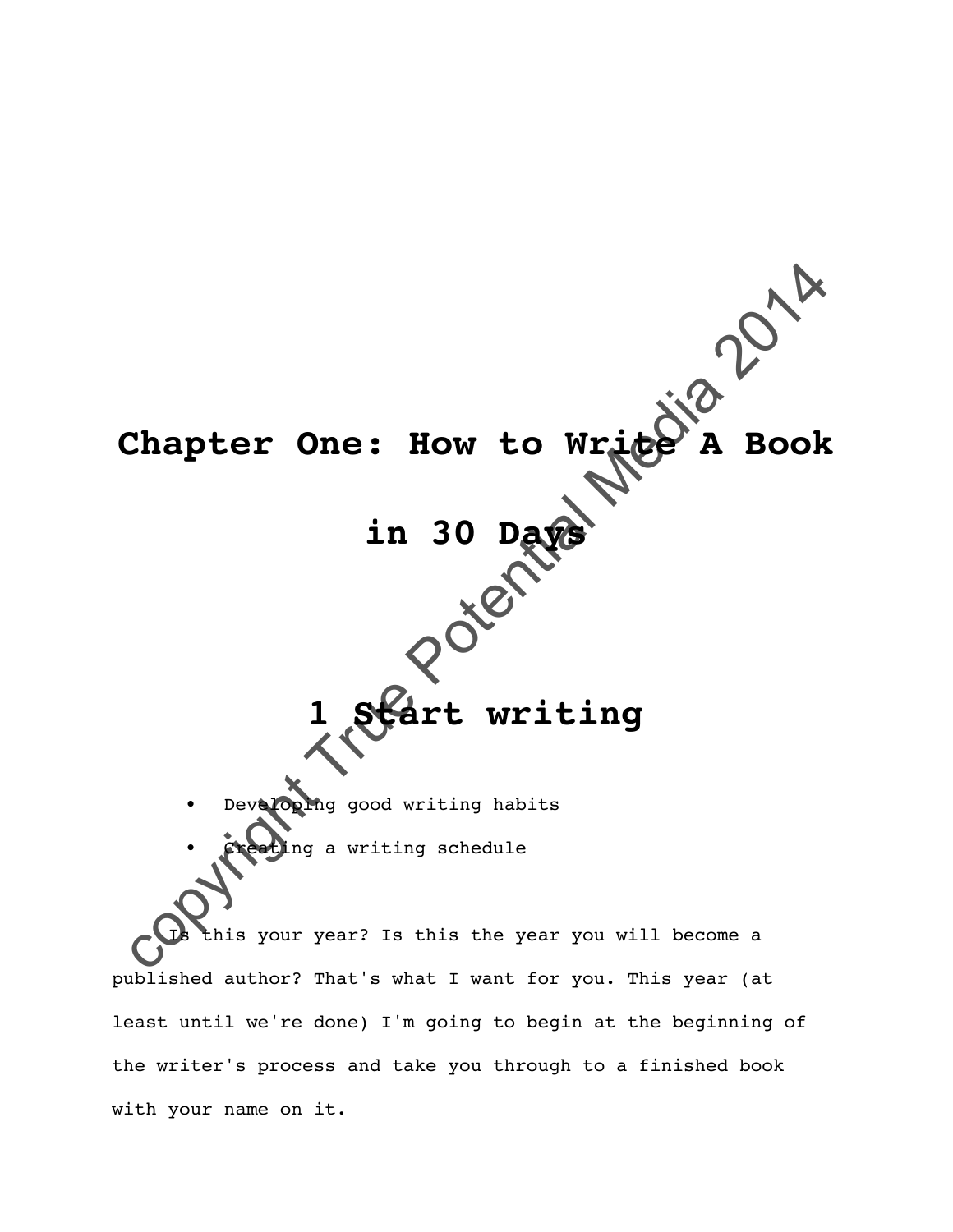What are the steps from idea to finished book? Let's begin at the beginning.

1. Begin. Write your idea down. Don't worry about grammar, spelling or even having your ideas in order; just write. The physical/mental act of writing will begin to let your ideas flow to the paper. You'll find that where you may be stuck in your conscious mind before you begin, will actually start flowing up from your subconscious mind as you begin to write. When you go back to read what you've written you'll be surprised at how much was in there waiting to get out. Step aunber one: simply begin to write.

colling or even having your ideas in order; just write. The<br>
mysical/mental act of writing will begin to let your ideas<br>
othe paper. You'll find that where you may be stuck in your<br>
onexious mind before you begin, will act 2. Continue. One writing session, although it felt really good once you began, doesn't make a book. Writing is a habit and habits are practiced requirily  $-$  that's why we call 'em habits. Set aside a time each day or each week when no one or nothing else has a prior bid for your time. Dedicate that time to writing. When I wrote my first book, 'Breaking the Treasure Code: The Hunt for Israel's Oil,' I had a full time job running a manufacturing company. Saturdays and part of Sundays (thanks to my gracious and patient wife) were my writing days. The manuscript was complete in a few months and I was ready to publish. But I never could have done the writing if I hadn't set aside those days every weekend. Now I run a publishing and media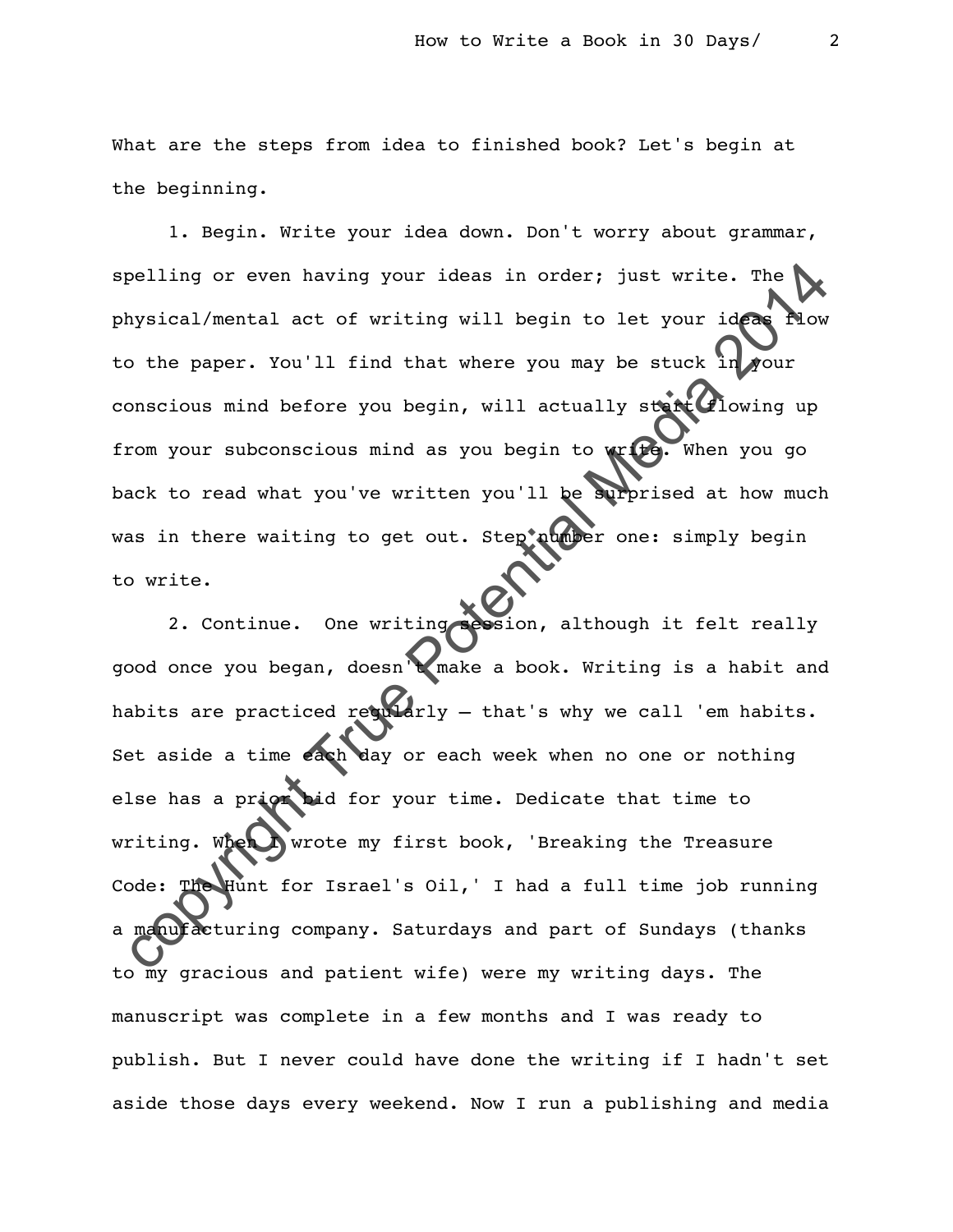company and I spend weekends with family and on home projects. My regular writing time is now each morning a few hours before the rest of the world wakes up. When I fall out of the habit I don't write. When I stick to the habit I write; it's as  $simpl$ as that. Step number two: Make your writing a habit that practice at a certain time on a certain day or days and stick to it.

compute the main of the main of the set of the set of the set of the set of the set of the set of the set of the set of the set of the set of the set of the set of the set of the set of the set of the set of the set of the 3. Don't get lost. This world offers a million distractions a key stroke or a ringtone away. Writing time is your time and it's for writing; not for checking out something on the Internet (if you're doing 'research' on the Internet during you're writing time, you're not writing, you're procrastinating - stop it). Don't allow yourself to get distracted by outside interruptions. Turn of twon'r phone, shut down your e-mail and eliminate all beeps, buzzers, vibes or tones in your life that signal someone or something else wants your attention. The reason I write super-early in the morning is easy, the rest of the world is asleep. This time is for you; for transforming your thoughts to words on a page. Step number three: Turn off or turn away all distractions.

4. Read what you've written. Before your next writing session, take a minute or two to read what you wrote during your last writing session. Don't judge the quality of your writing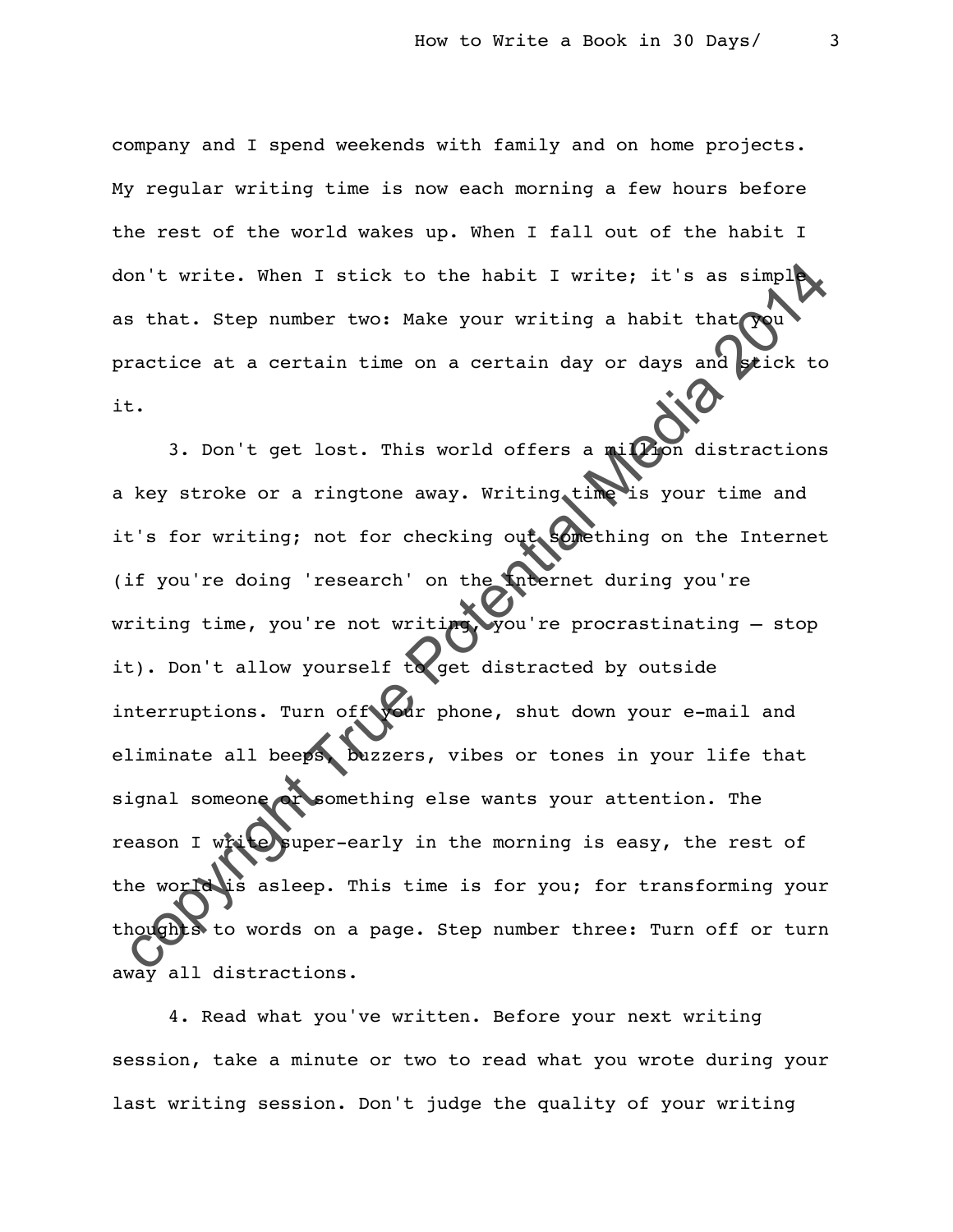and don't edit what you wrote previously (that comes later), just take a few minutes to see the thoughts you put into words last time. This will help you remember where you left off and squirt a little starter fluid into the carburetor of your 'thoughts to words' machine. It will make beginning your writing session easier and, hopefully, create a flow and continuity between what you wrote last time and what you're writing this time. Step number four: Read what you wrote last session before beginning this session.

quirt a little starter fluid into the carburetor of your<br>thoughts to words' machine. It will make beginning your Current<br>riting session easier and, hopefully, create a flow and<br>ontinuity between what you wrote last time an 5. Stick to the point. A book that has no central idea, that lacks flow and continuity, that doesn't take the reader from beginning to end in a comprehensible progression is just a diary. It might be good therapy for you but you'll have an audience of one. The reason you're writing is to express an idea to others (your readers). They need a starting point, a clear path and a finish line. That's one reason for reading what you wrote last time before beginning your next writing session, so you don't wander off the path you're trying to build for your reader. Step number five: Stick to the point; you're writing a book, not a diary.

If you're stuck somewhere in this process, let me know by commenting below; we'll work through it. If you've got some great ideas or something that has worked to keep you writing,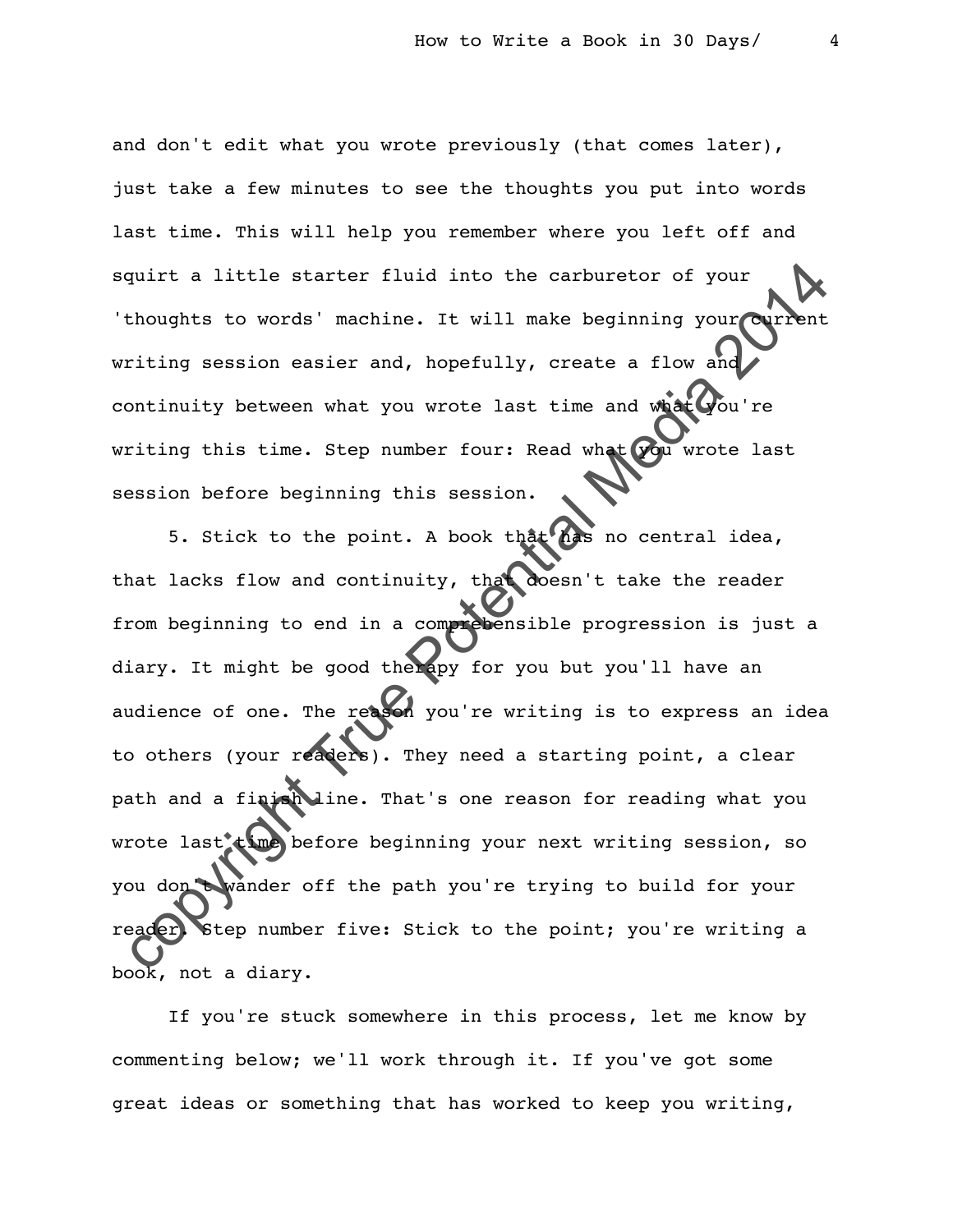let us all know! Share your ideas in the comment section below.

Next week we'll talk about building a blueprint for that path you want your readers to follow. But that's next week. This<br>week – write!<br> $2 \cdot 3$ week – write!

## **2 Gather Ideas**

Using PostIt notes

Example 2014 and the positions of the position of the position of the position of the position of the position of the position of the position of the position of the position of the position of the position of the positio You've begun to write on a regular schedule; that's awesome! But you've got so many ideas, so many things you want to include in your book. How can you corral all those ideas into some manageable sequence that makes sense to you and, more importantly, makes sense to your reader? At this point it can be difficult to even know where to start. When I'm just beginning a book I try, at first, just to get my ideas out of my brain and in front of my eyes. I don't worry about their order or if they fit or if they're important to what I want the book to eventually become. Nothing matters now but getting them out. For this task I use an 'analog modular capture and recording system' ... otherwise known as PostIt® notes. This exercise is easy, productive and amazingly liberating! All we're doing is getting our thoughts out. What are the pieces (eventually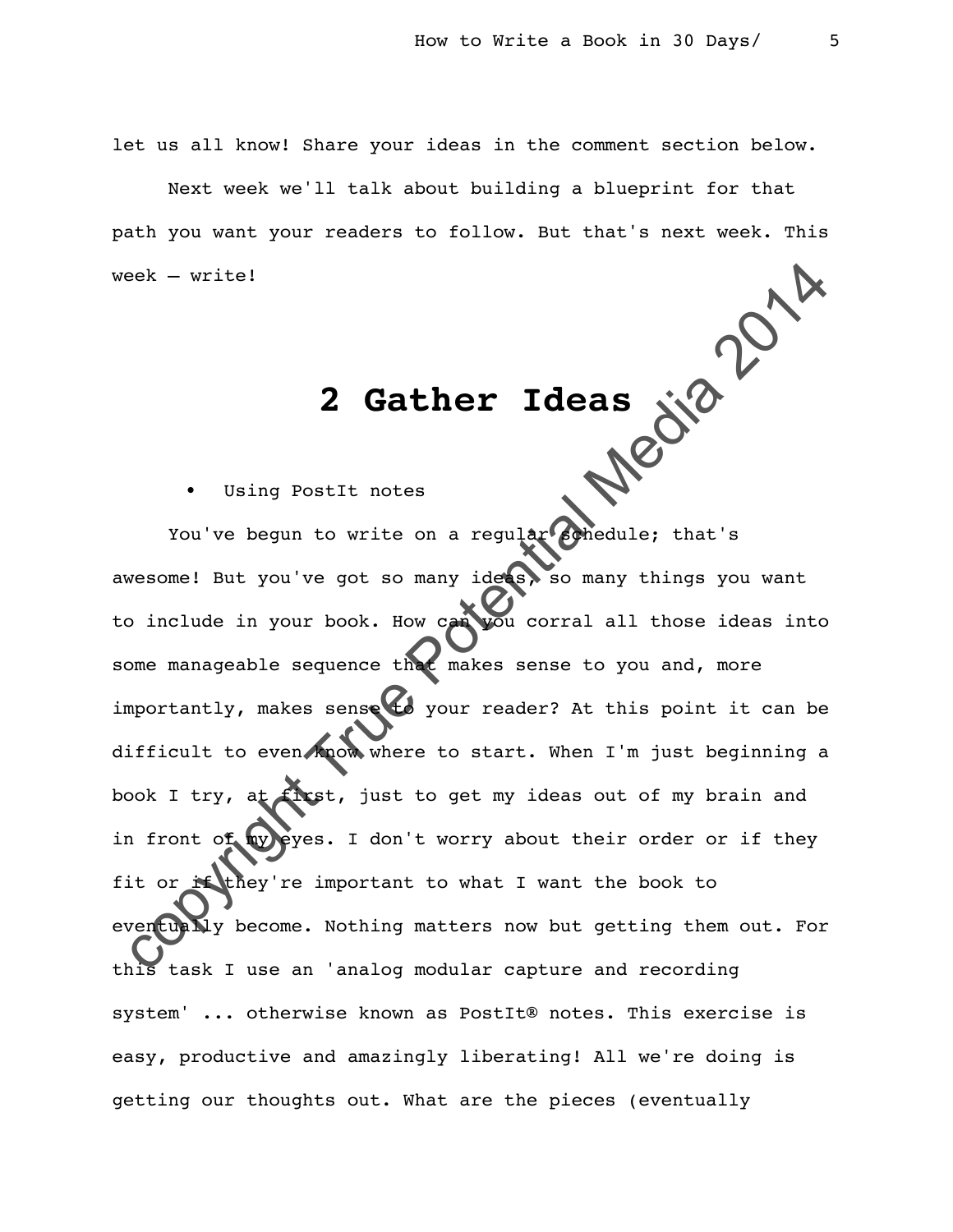so be out there. Now that you have a stack of PostIts® with and<br>ne ideas or 'pieces' in front of you, out of your brain and<br>nto paper, you can begin sorting the pieces, but we'll power<br>nat next week, your job today is to they'll be chapter candidates) of information that will make up the central theme or message of your book? Remember they don't have to be perfect, in order, or even right ... they just have to be out there. Now that you have a stack of PostIts® with all the ideas or 'pieces' in front of you, out of your brain and onto paper, you can begin sorting the pieces, but we'll cover that next week, your job today is to grab some Postits® and start writing! \*Technical note: I love real Postit® notes something about the analog experience. But after I've written and sorted my PostIts® I need to transfer the info into a digital format so I can keep them organized without losing them. It would save me some time if **I could do** my PostIt® note exercise digitally from the get-go rather than transferring ideas from my brain to bits of paper, and then to my digital files. I'm an Evernote® fan and I can write PostIt-like notes in Evernote®, but the software is clunky when it comes to moving the bits around during the sorting process. Now I'm trying Scrivener® – seems to be made for that. More on this next week too. Let me know how your PostIt® note exercise goes. - See more at: http://www.truepotentialmedia.com/blog/write-a-book-in-30 [days-organizing-your-thoughts/#sthash.BsiD8G1D.dpuf](http://www.truepotentialmedia.com/blog/write-a-book-in-30-days-organizing-your-thoughts/#sthash.BsiD8G1D.dpuf)

• Non-linear thinking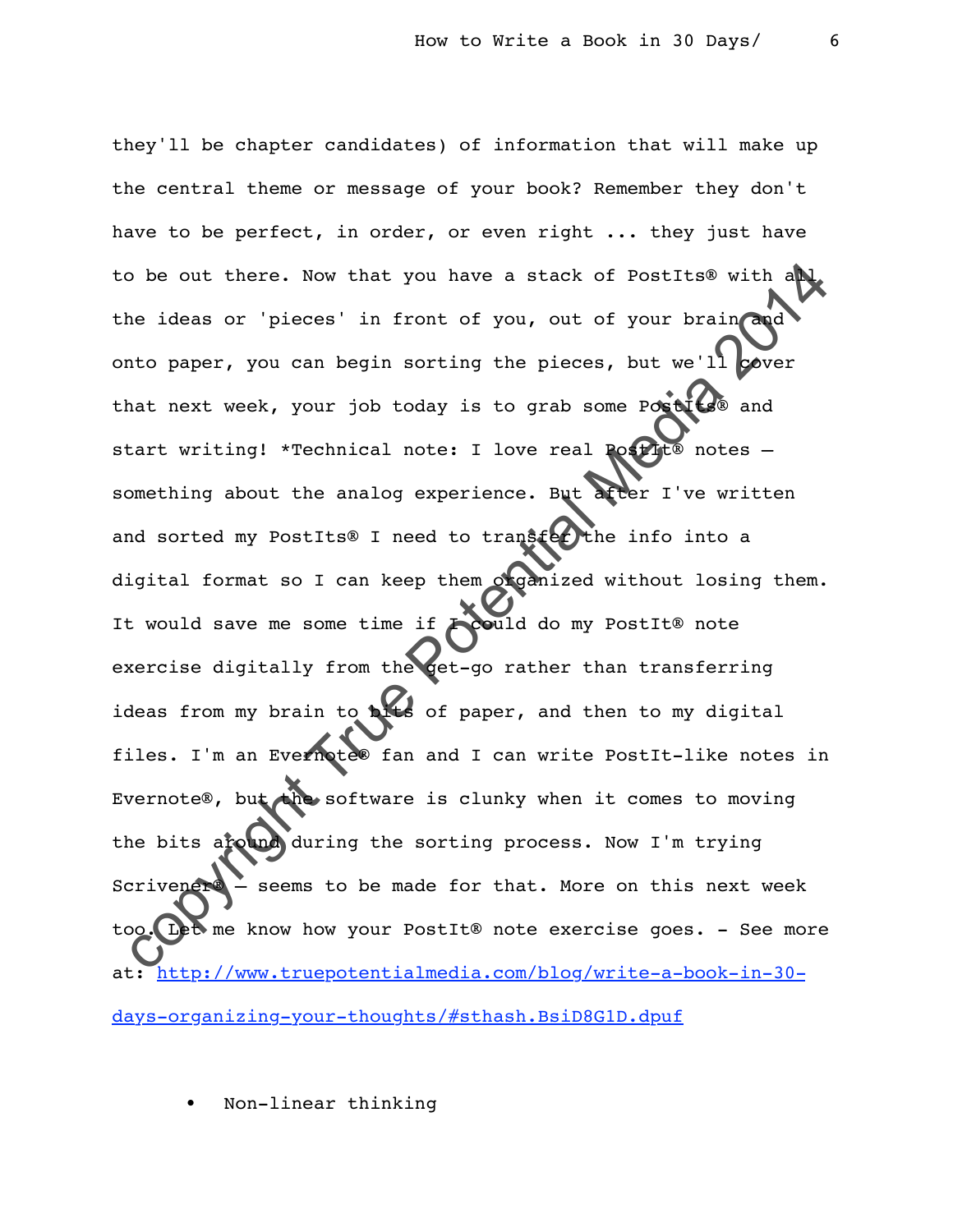## **3 Plotting your course**

For Arranging your ideas - logical progression<br>Last week we talked about getting our ideas out on paper<br>ia our 'analog modular capture and recording system...<br>therwise known as PostIt® notes! You can client of the abok in Arranging your ideas - logical progression Last week we talked about getting our ideas out on via our 'analog modular capture and recording system otherwise known as PostIt® notes! You can click here for an image of my notes for the upcoming book 'Write a Book in 30 Days' - I'll be doing this right along  $w$ th you as we go through the series. Now it's puzzle time! We've got our ideas out on paper squares where we can sort, rearrange, look for continuity, look for ideas that don't belong, look for redundancies, look for redundancies, etc. Imagine that you and a friend have planned a series of visits where you can explain your message (the theme of your book) to her one visit at a time. Your friend doesn't know anything about your message and it's going to take more than one visit for you to unveil it in full. What are you going to share with her on that first visit? How are you going to introduce her to your idea – get her set up for future visits? Do you have an idea written on one of your PostIt notes that introduces her your message for the first time? That's PostIt note number one. What would you share with your friend on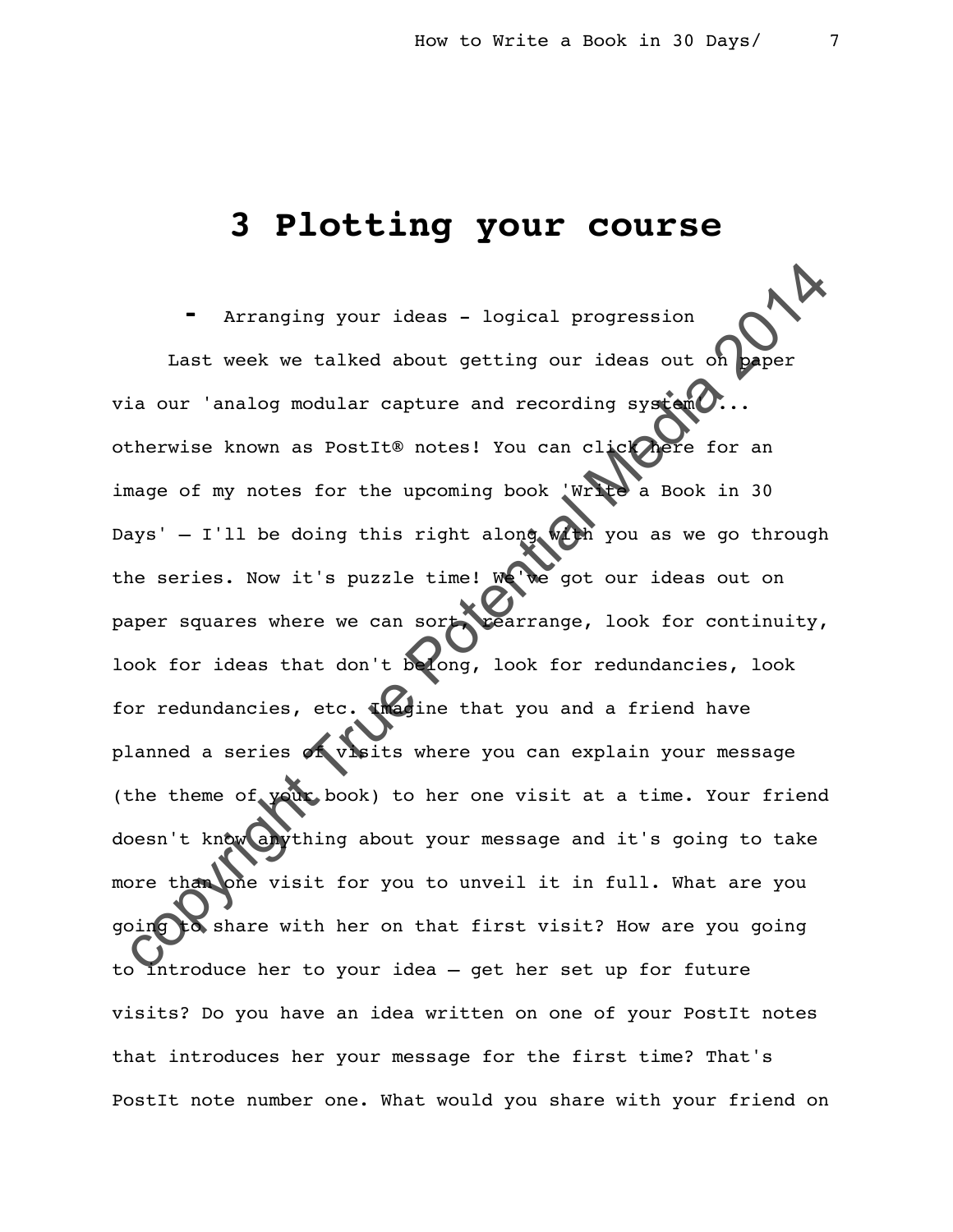Statt note number two. Imagine a third visit, and so on. As positive correction of the server is a local correction of the server is a local correction of the server is exercise you may need to additional media 2014 or wo, her second visit? You've already introduced her to your message during visit one; what is the next idea you want to share with her that will lead, eventually to the core of your theme? That's PostIt note number two. Imagine a third visit, and so on. As tell your story from beginning to end, you will see a logical progression unfold before you, like stepping stones on a path (going through this exercise you may need to add a PostIt or two, or take a few away). Remember, your friend doesn't know anything about your story, you can't assume that she has the same context you do as the author  $-$  that  $s$  why you have to begin at the beginning, introduce your message and lay it out, step by step in logical progression, using your PostIt notes as the stepping stones. You can click here to see how I arranged my PostIt notes for 'Write a Book in 30 Days.' Technical note: I've been busy learning Scrivener and it's pretty neat! I'll continue to use this as we go forward and share my progress with you. Here's what my PostIt notes look like on Scrivener. - See more at: http://www.truepotentialmedia.com/blog/write-a-book-in-30ting-your-course/#sthash.lV2q6G9S.dpuf

- Culling out duplicates and irrelevancies
- Note: include infographic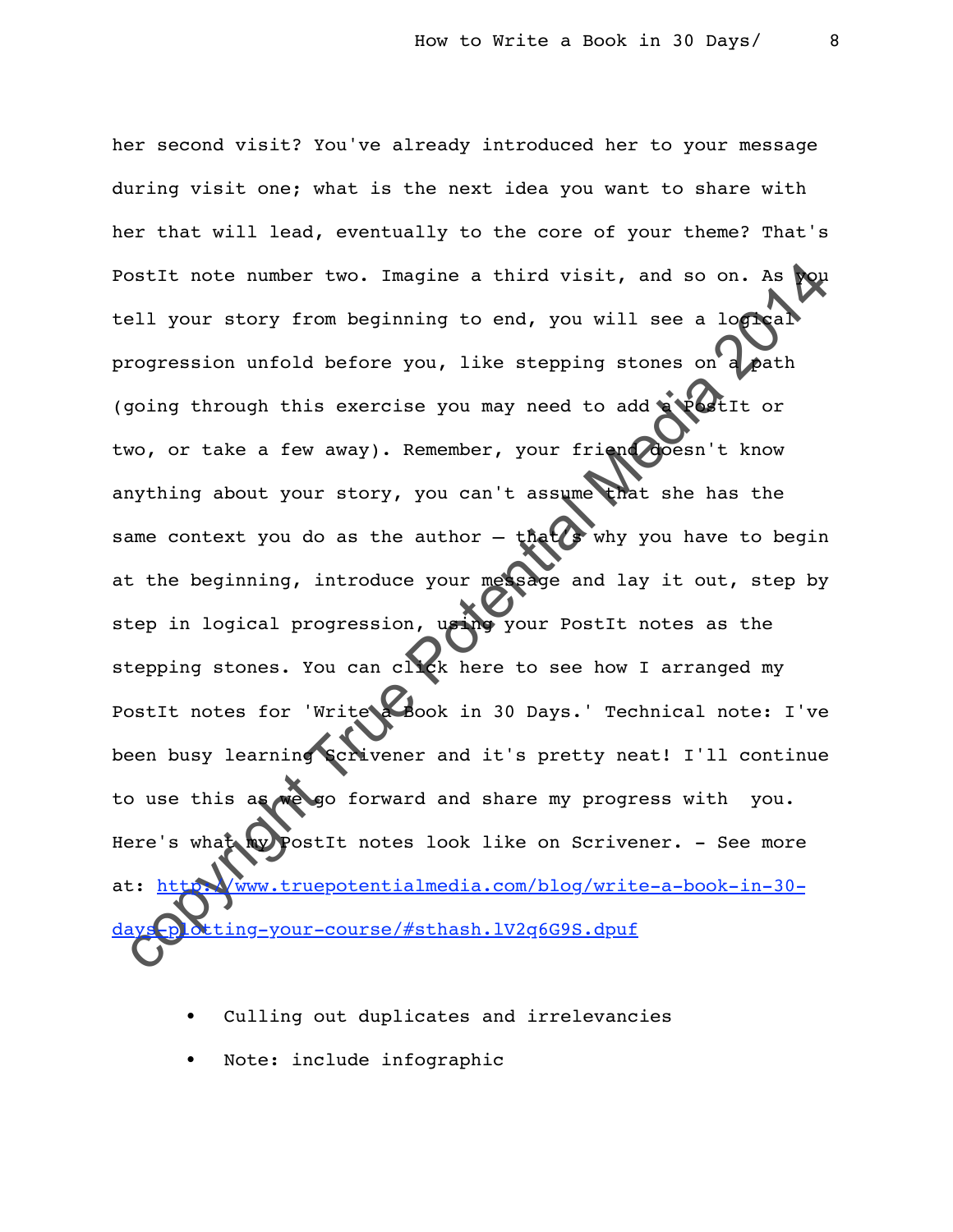## **4 Creating an outline**

Thinking linear

Now that you've got your PostIt notes or index card arranged in a logical progression, like stepping stones leading down the path you want to take the reader, it's time to put those 'stepping stones into an outline.

Computer of the same of the same of the same of the same of the same of the same of the potential media 2014 of the same of the potential media 2014 of the same of the potential media 2014 of the same first of the same of An outline is basically arranging your 'stepping stones' in a linear fashion on a single document. It will be easier to use a digital document, like a Word file, to create your outline rather than trying to create it on a sheet of paper. Putting the ideas you've written on the PostIt notes or index cards into a linear format on **a single document will help you to see if the** logical progression of ideas still holds up. There may be some additional rearranging to do once everything is laid out on a single page; it's easier to move ideas around on a digital docu

Creating sub-ideas (bullets)

Bullet Points - once you've got your ideas listed in order on the document you may want to add some bullet points to each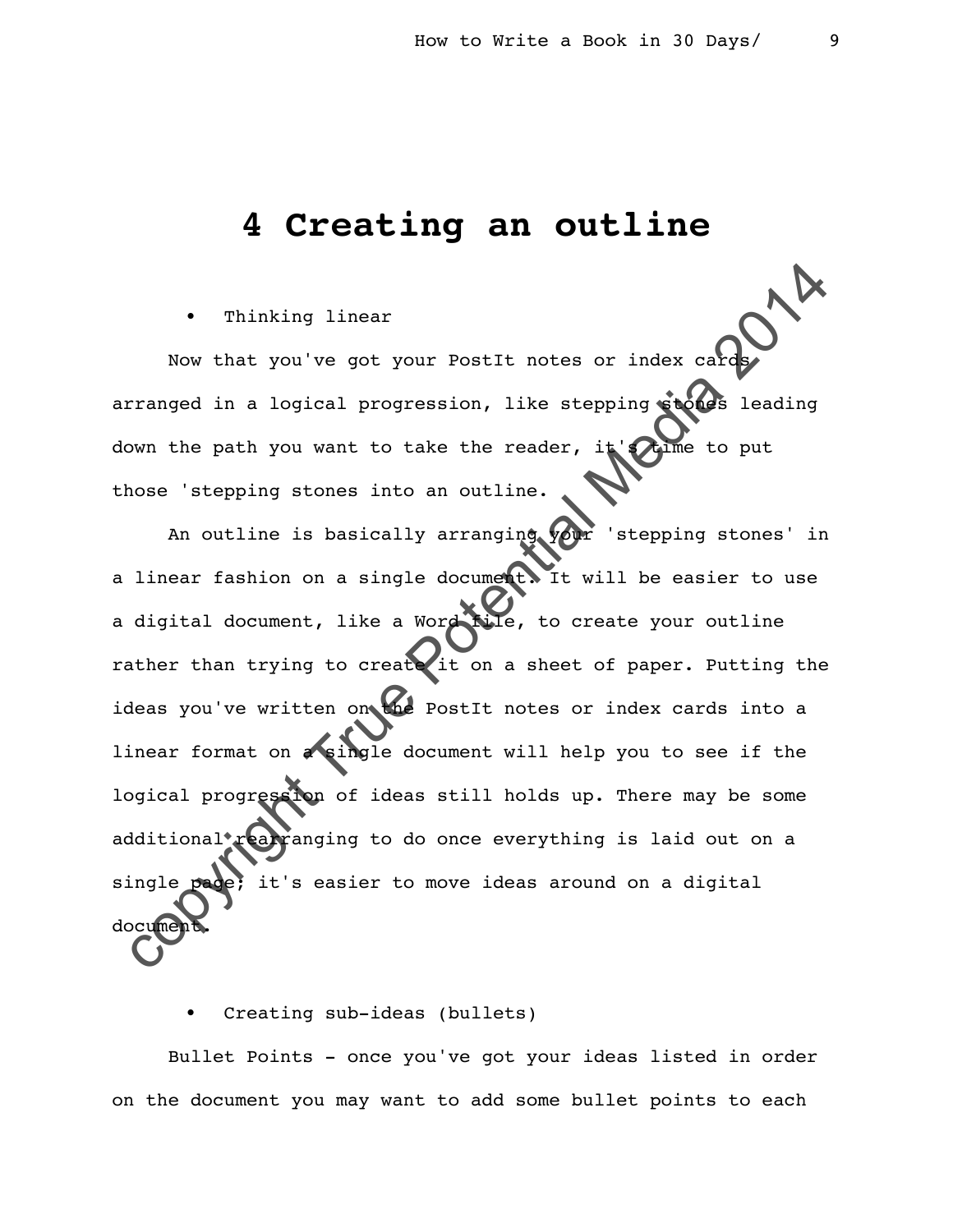idea to further develop it. This will help in the next step when it comes time to flesh out each idea. Your outline is also a good place to make brief notes; for example, if you need to research a certain subject or article you can add "research Amazon bestsellers" as a bullet point for a particular idea.

exact a certain subject or article you can add "research<br>
mazon bestsellers" as a bullet point for a particular in<br>
My example outline below shows my basic ideas, sub-places<br>
ad notes, laid out in linear fashion, ready to My example outline below shows my basic ideas, sub-ideas and notes, laid out in linear fashion, ready to begin creating Chapters. We'll do that next!

How to Write a Book in 30 Days

- 1. Start Writing
	- Developing good writi
	- Creating a writing schedule
- 2. Gather Ideas
	- Using PostIt notes
	- Non-linear thinking
- 3. Plotting Your Course
- ⁃ Arranging your ideas logical progression Culling out duplicates and irrelevancies
	- Note: include infographic

#### 4. Creating an Outline

- Thinking linear
- Creating sub-ideas (bullets)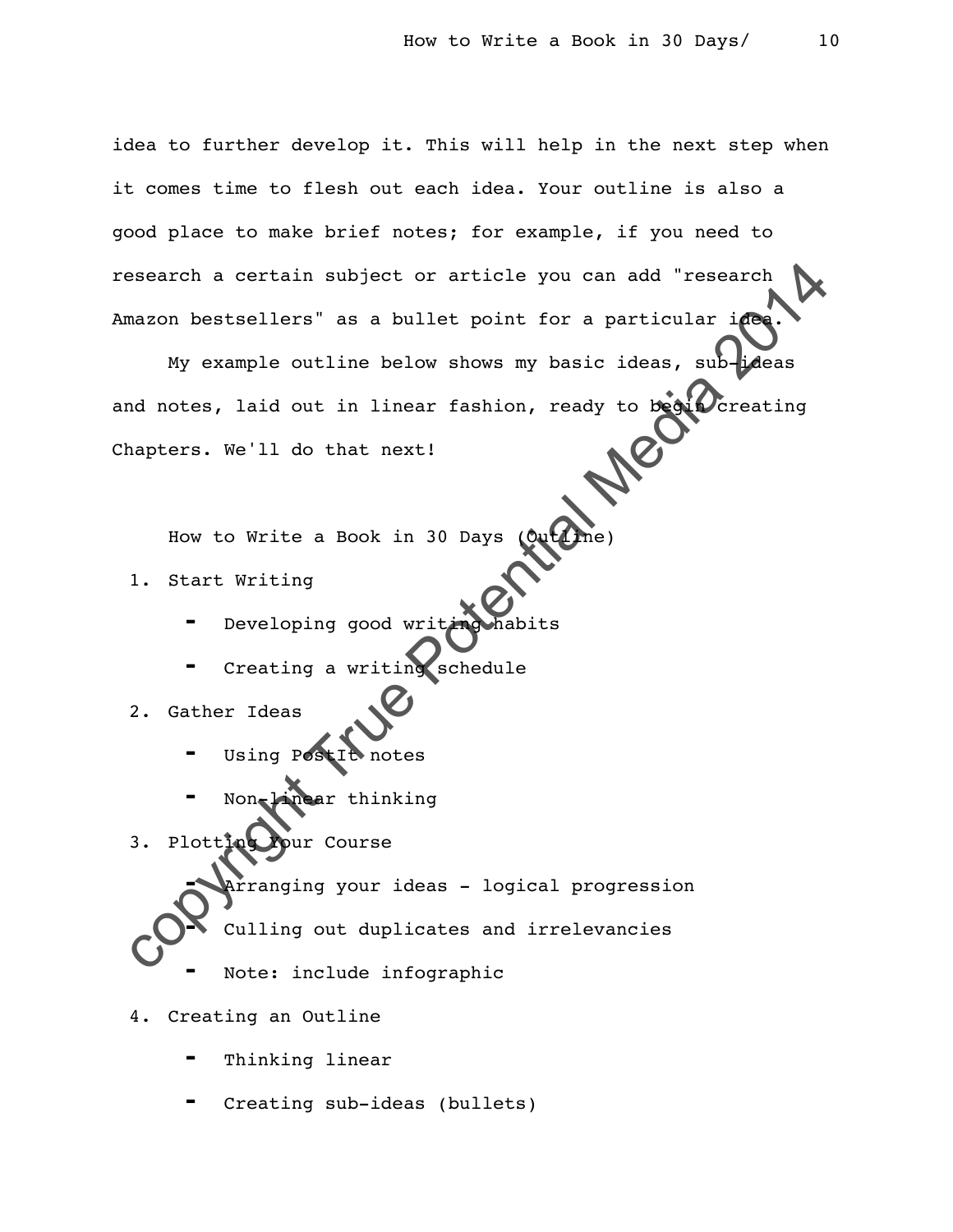- **Notes**
- 5. Creating Chapters
	- Fleshing out ideas
	- Testing your ideas

6. Determine Your Audience

- Who is your reader?
- Is there a market for your message?
- Note: research Amazon bestsellers

7. Determine the Benefit

- your reader?<br>
The there a market for your message?<br>
The Potential Media 2014<br>
Stermine the Benefit<br>
That value are you offering (Creader?<br>
The value of the reader choose your book?<br>
Stermine Your Book's Them<br>
The are strat What value are you offering
- Why should the reader cho
- 8. Determine Your Book's Theme
	- Idea vs. Theme
	- Audience and be
- 9. Research
	- ou don't know
	- to find out

to document other people's work

- Craft
	- How to use words
	- Cut mercilessly
	- Note: include recommended reading

11. Balancing Chapters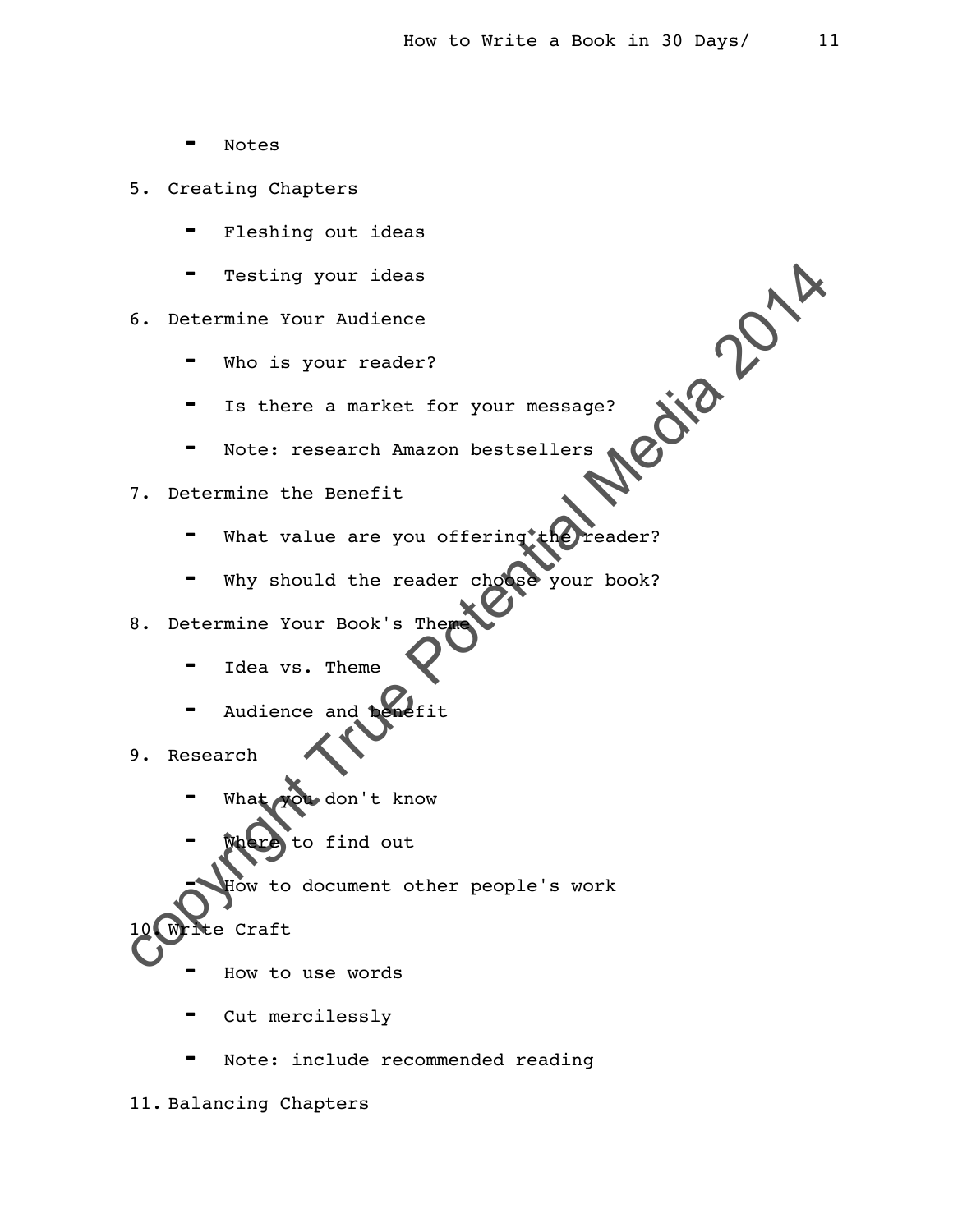- ⁃ Size and style
- Segues (funny word!)
- 12. Concluding
	-
	- ⁃ Giving the reader 'take-aways'

#### 13. Introduction

- ⁃ Preparing the reader
- ⁃ Why we do this after the book is written

14. Endorsements

- ⁃ Social proof
- ⁃ Tapping endorsees early

#### 15. Tying Your Book Digitally

- ⁃ Creating a connection
- Digital magne
- 16. Frontmatter
	- Packaging the book
	- .<br>ng/acknowledging
- Wrapping up your idea<br>
 Giving the reader 'take-aways'<br>
13. Introduction<br>
 Preparing the reader<br>
 Why we do this after the book is wellow<br>
14. Endorsements<br>
 Social proof<br>
 Tapping endorsese early<br>
15. Tying Your B 17. Backmatter Next opportunity
	- Call to action

18. Author Bio

- People connect with people
- What not to include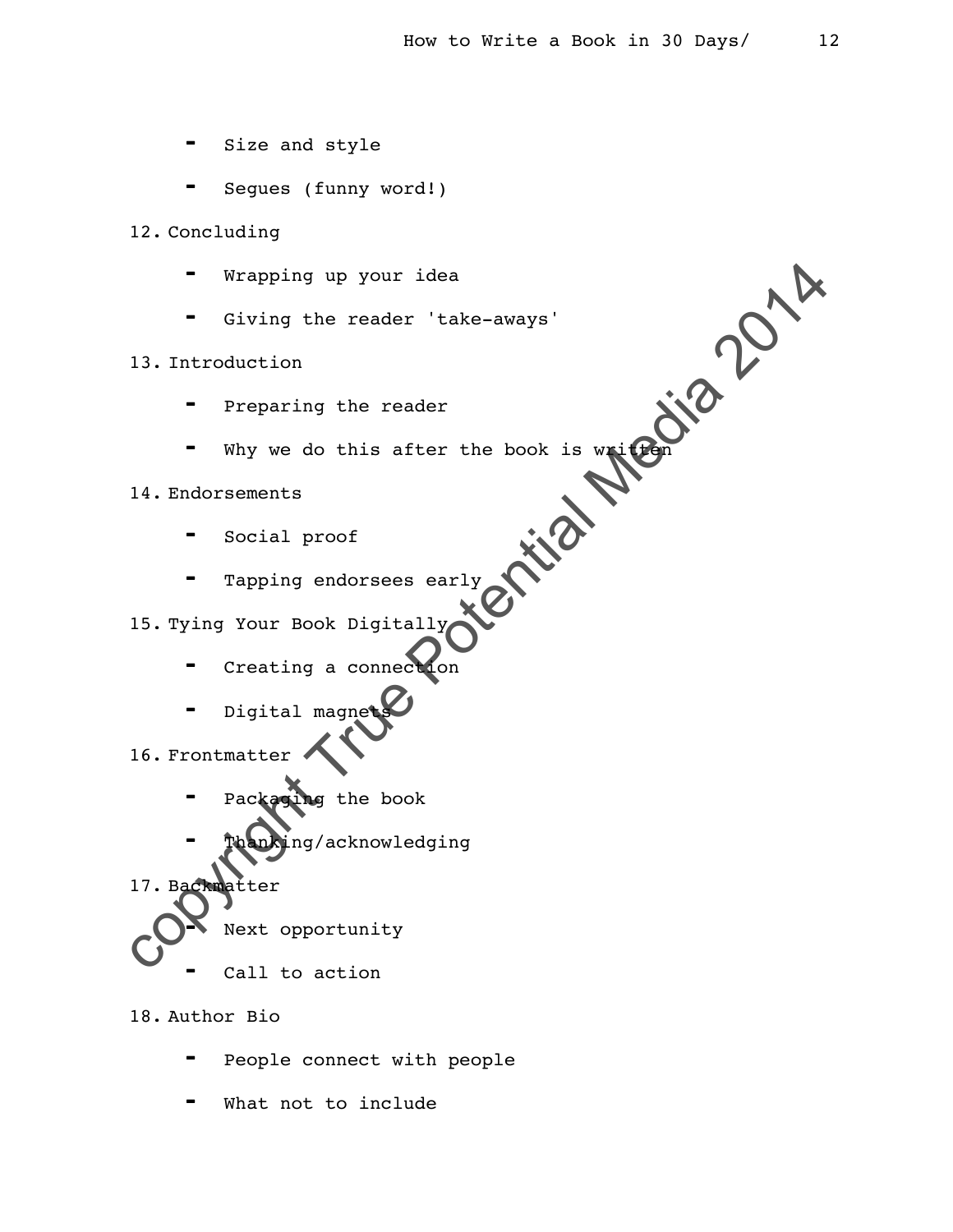• Notes

# **5 Creating Chapters**

Review:

5 Creating Chapters  $\sim$  Neview:<br>
Review:<br>
The first step we took on this journey was to simply 'begin<br>
riting' - to develop the habit of writted on a regular<br>
redule. In the end, writers writed you're not writing<br>
eqular The first step we took on this journey was to simply 'begin writing' - to develop the habit of writing on a regular schedule. In the end, writers write  $\Omega$  you're not writing regularly you may want to be a writer someday, but you're not a writer now.

Writing regularly and writing a book are two different things, though. A book is an idea or collection of ideas, structured around a central theme in logical progression, in long form (let)s say from 30,000 to 300,000 words).

Collecting those ideas and structuring them around a theme in logical progression is what we've been doing in our last three steps - the ones that come after 'begin writing.' Those next steps are:

◦ gather ideas

◦ plot your course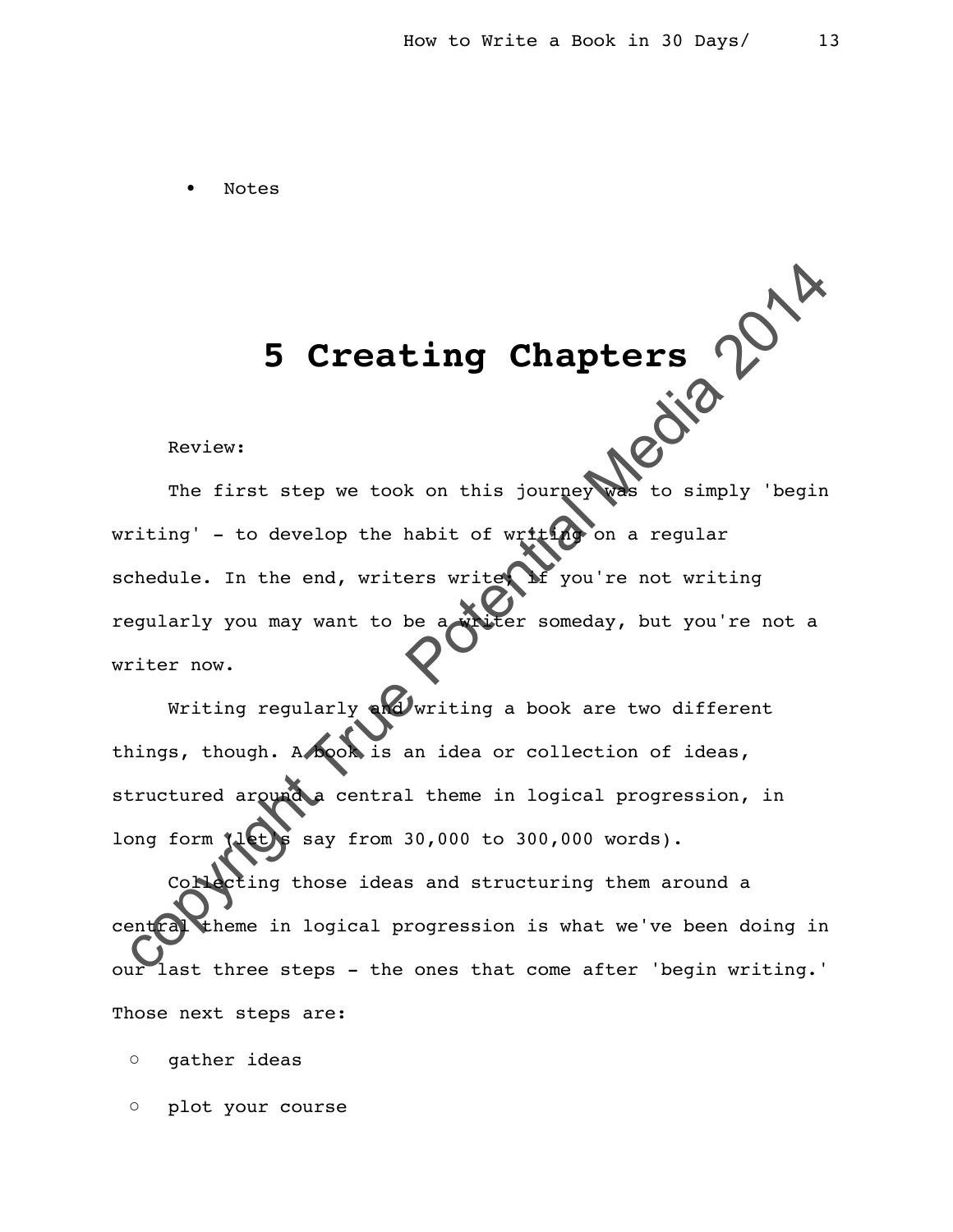#### ◦ create an outline

• Fleshing out ideas

Now that we've developed a habit of writing, gathered ideas, plotted our course and created an outline can get down to the business of writing a book This is the good part; it's also the 'work' begin, shall we?

Now that we've developed a habit of writing, gathered due<br>ideas, plotted our course and created an outling we<br>can get down to the business of writing a book. This<br>is the good part; it's also the 'work'  $\sum_{\text{begin}}$  Let's<br>beg At this stage we'll begin putting flesh on the bones of the skeleton, the structure, of our outline. Using the outline you've created from our last session, simply begin at point (1) in the outline, or your first bullet point under point (1) and begin writing what's stored up inside you. Nothing happening? Nothing 'stored up'? That's a common feeling ... more like a universal feeling among writers when they face a blank screen. Here's the cure: just begin writing. Don't worry, don't think; just begin writing. Whatever you write now is just between you and the screen; nobody is looking over your shoulder, nobody is judging it. Ernest Hemingway said, "There is nothing to writing. All you do is sit down at a typewriter and bleed." He also said, "The first draft of anything is sh\*t." If Hemingway admitted it, it's okay for us to face it. Just pick your first point on the outline and begin writing. This exercise, besides putting flesh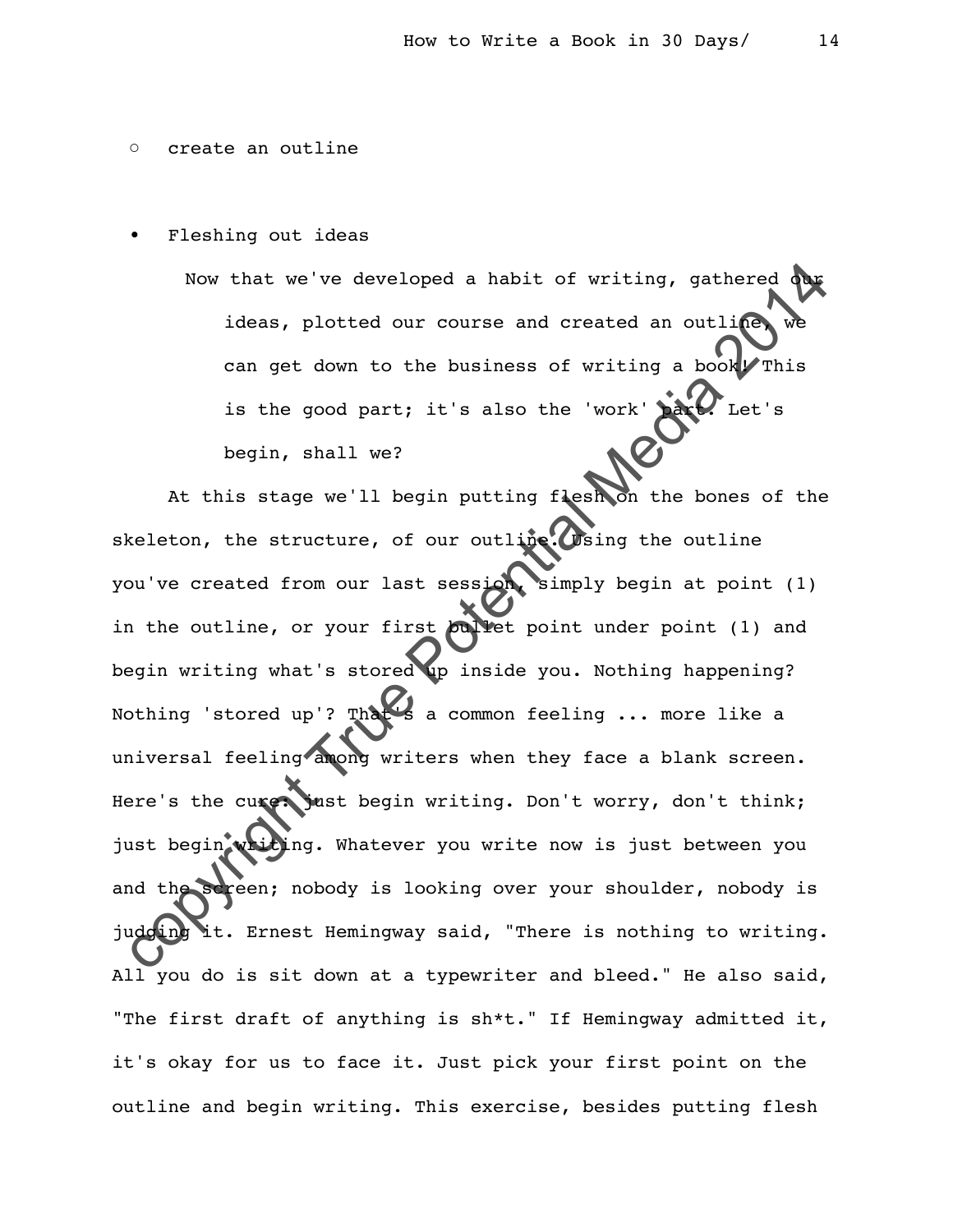on the bones of your book will reveal two valuable results:

- 1. It will reveal everything you know about the subject things you didn't consciously know you knew, but, as I said earlier, have been 'stored up' inside you that the writing of them has brought out. This is an amazing phenomenon that happens when writers write - what comes out often surprises the writer more than anyone!
- earlier, have been 'stored up' inside you that the writing<br>of them has brought out. This is an amazing phenomenon<br>the writer more than anyone!<br>2. It will reveal what you don't know about<br>we'll get to that in a later sessi 2. It will reveal what you don't know about your subject we'll get to that in a later session. Right now, your only job is to write - outline point  $by$  outline point everything that comes out. No judging, no re-writing, no 'researching' (also known as procrastinating). All that comes at a later stage.

Here's an example *deleating out our sample outline.* See how I've begun fleshing out the outline I created last session? Now it's your turn. Get started!

In our hext session we're going to take a short writing break and talk about writing for your audience (a lot of starving writers hate this part, that's why they're starving). Who's going to buy this book you're writing and why we need to talk about it now, before we go any further.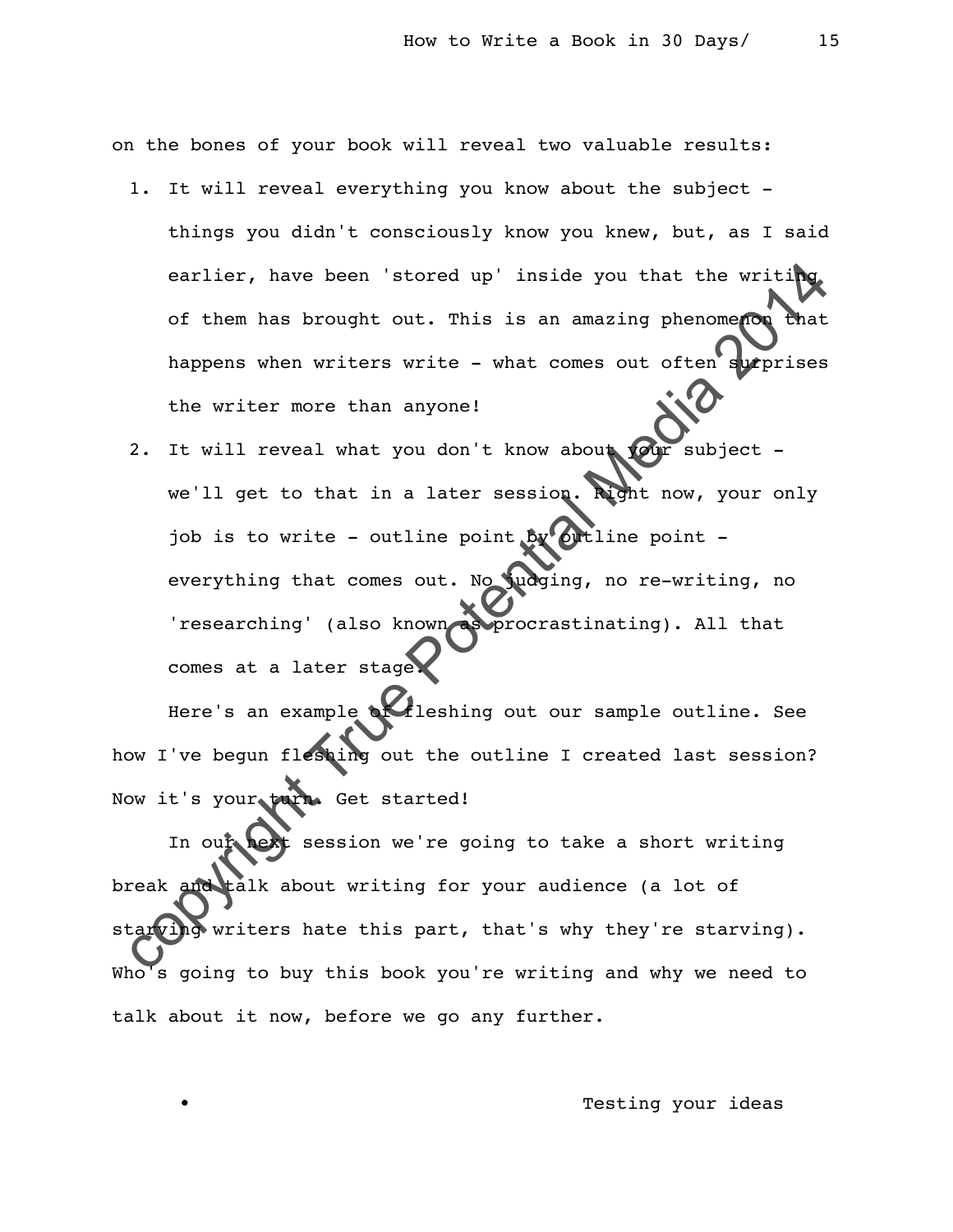# **6 Determine your audience**

- Who is your reader?
- Is there a market for your message?
- Note: research Amazon bestsellers

# **7 Determine the benefit**

- What value are  $\sqrt{2}$  offering the reader?
- Why should the reader choose your book?

6 Determine your audience **8 Exmine your book's theme** 

- Idea vs. Theme
- Audience and benefit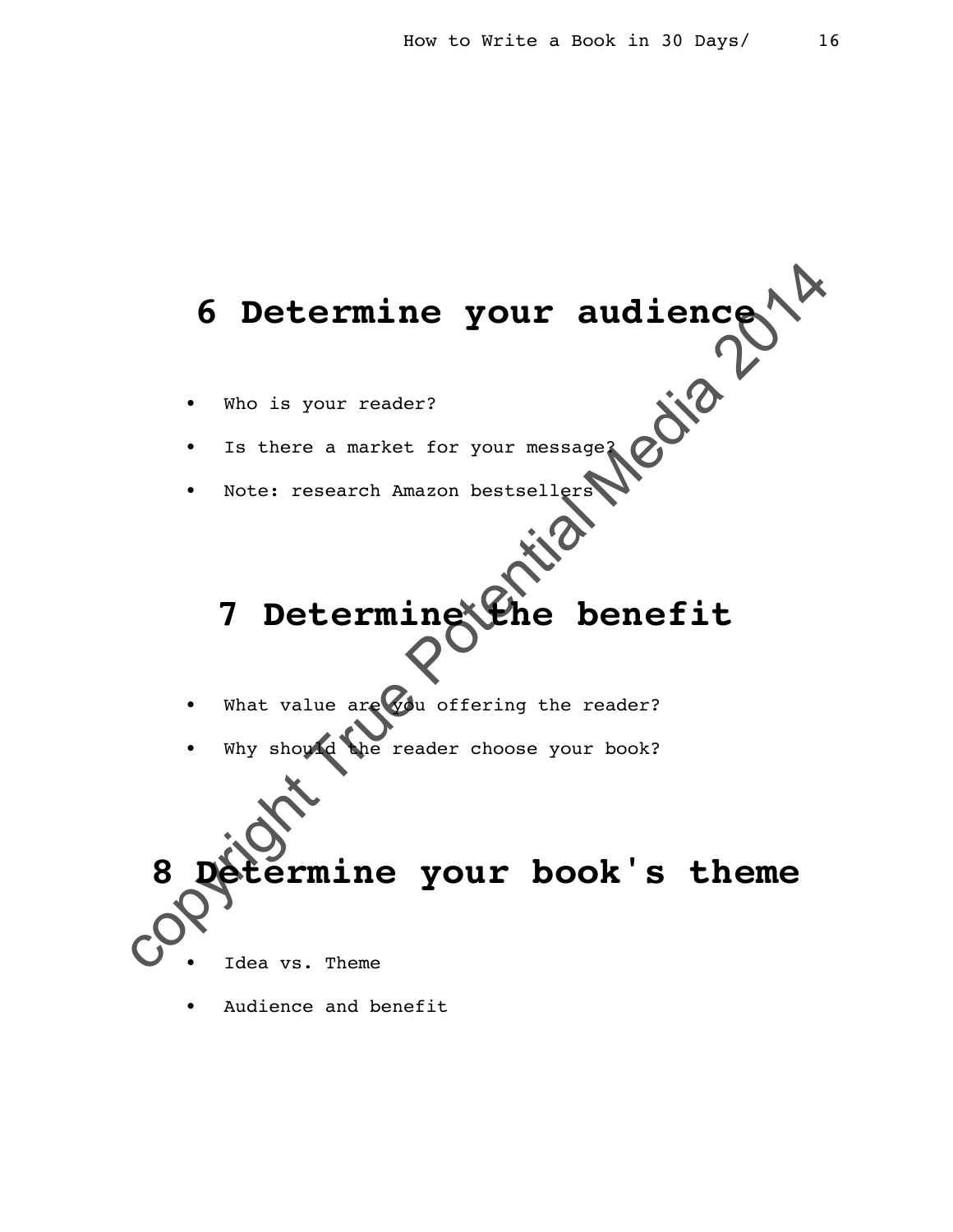#### **9 Research**



## **12 Concluding**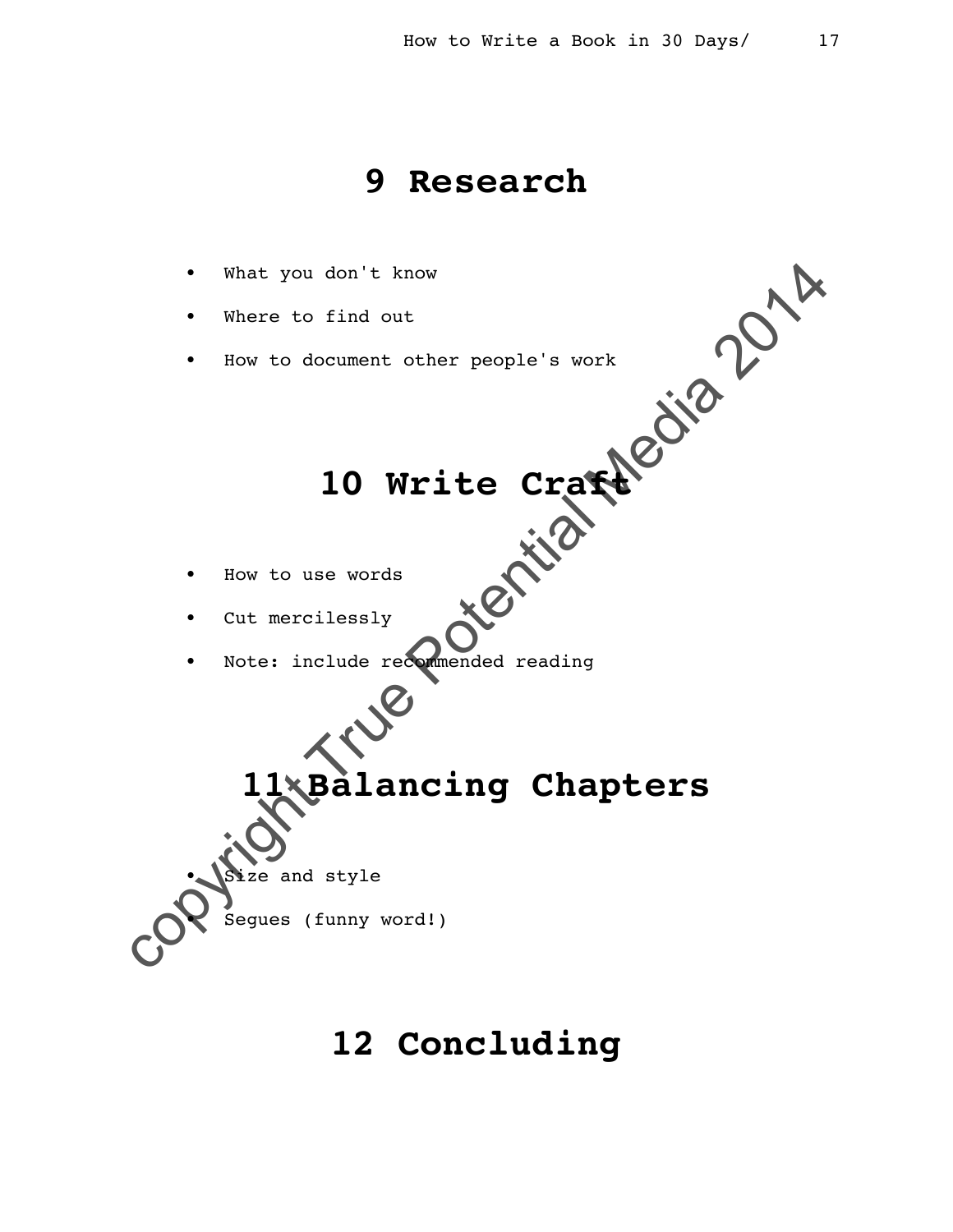- Wrapping up your idea
- Giving the reader 'take-aways'

## **13 Introduction**

- Preparing the reader
- Why we do this after the book is written

# **14 Endorsements**

- Social proof
- Tapping endorsees early

13 Introduction<br>  $\cdot$  Preparing the reader<br>  $\cdot$  Why we do this after the book is with the  $\frac{1}{4}$ <br>
14 Endorsements<br>  $\cdot$  Social proof<br>  $\cdot$  Tapping endorses<br>  $\cdot$  Tapping your book digitally<br>
15 Tapping your book digit **15 Tying your book digitally** • Creating a connection

Digital magnets